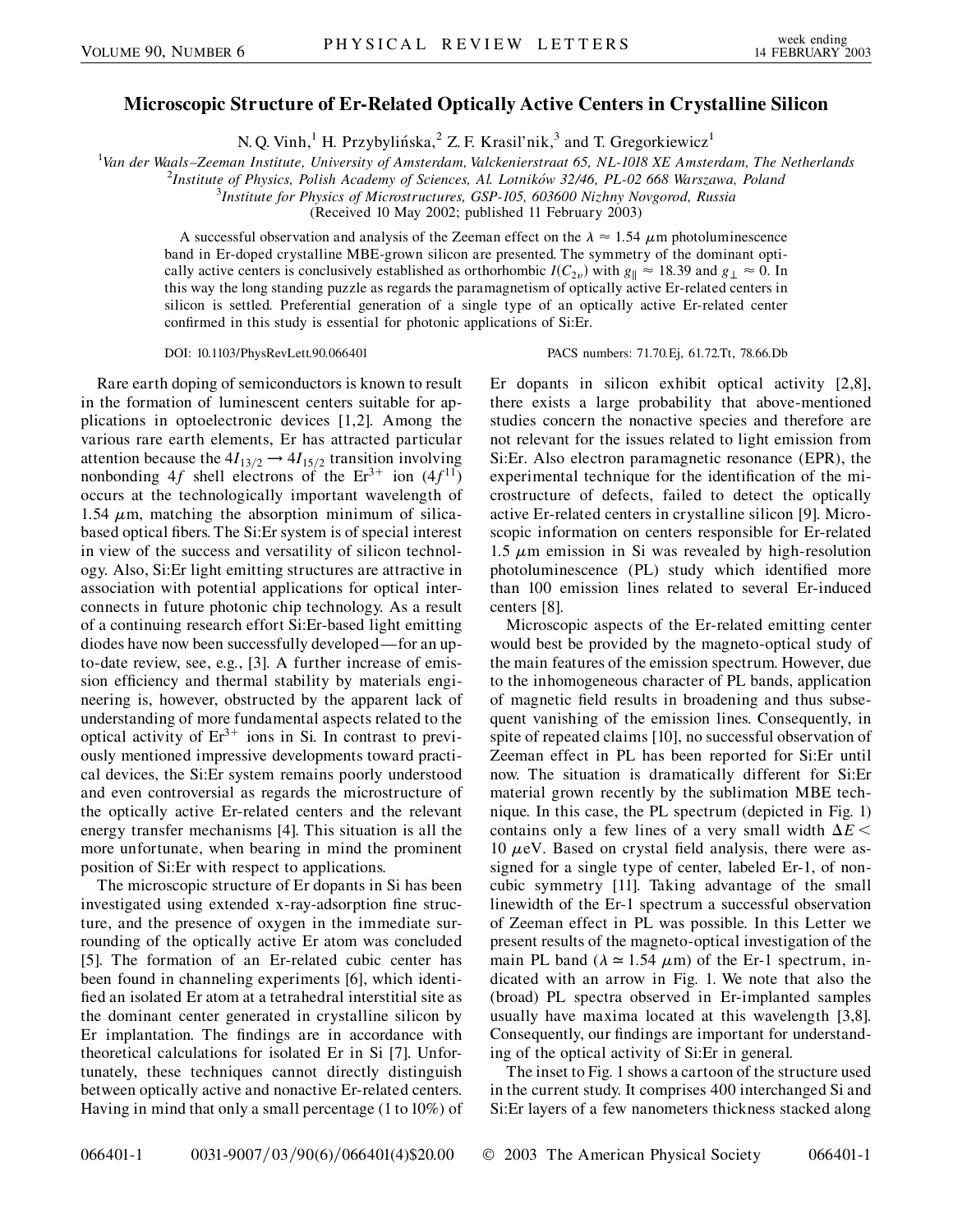

FIG. 1. Photoluminescence spectra of the multilayer Si/Si:Er structure used in the current study (see inset), as measured at  $T = 4.2$  K. The arrow marks the most intense emission line for which the Zeeman effect was subsequently investigated.

the  $\langle 100 \rangle$  growth direction. Magneto-optical experiments were performed at 4.2 K using a cw  $Ar^+$ -ion laser operating at 514.5 nm for excitation. The sample was placed in a split-coil superconducting magnet with optical access. The emerging luminescence was dispersed by a high-resolution 1.5 m  $f/12$  monochromator (Jobin Yvon THR-1500 equipped with a 600 grooves/mm grating blazed at 1.5  $\mu$ m), and detected with a liquid-nitrogen cooled Ge detector (Edinburgh Instruments). For polarization measurements a quarter-lambda plate and a linear polarization filter were used.

In the tetrahedral environment the  $^{4}I_{13/2}$  first excited state of the  $4f^{11}$  shell of the  $Er^{3+}$  ion splits into a series of  $2\Gamma_6 + \Gamma_7 + 2\Gamma_8$  sublevels and the ground  $^{4}I_{15/2}$  state splits into the sequence  $\Gamma_6 + \Gamma_7 + 3\Gamma_8$  [12]. Consequently, at low temperatures five PL lines are expected. A lower symmetry crystal field splits the remaining quartets into doublets. In this case eight spectral components will appear, with each PL line corresponding to a transition between effective spin doublets. Application of a magnetic field splits the doublets further due to the Zeeman effect, in a pattern reflecting the symmetry of the  $Er^{3+}$ -related optically active center. The Hamiltonian describing the Zeeman splitting is given by

$$
\mathcal{H} = \mu_B \mathbf{B} \cdot \mathbf{g} \cdot \mathbf{S},\tag{1}
$$

with  $S = 1/2$ ,  $\mu_B$  being the Bohr magneton, and the effective **g** tensor exhibiting the symmetry of the center. In general, every PL line corresponding to a transition between two doublets will split into four components, with  $\Delta E = \pm 1/2(|\mathbf{G} - \mathbf{g}|)\beta \mathbf{B}$  for  $\Delta M_S = 0$  transitions and  $\Delta E = \pm 1/2(|\mathbf{G} + \mathbf{g}|)\beta \mathbf{B}$  for  $\Delta M_S = \pm 1$  transitions, where **G** and **g** are the effective *g* tensors of the upper and lower doublets, respectively. The magnetic dipole allowed  $\Delta M<sub>S</sub> = \pm 1$  transitions to have a very low probability and for the rare earths usually only electric dipole allowed transitions with  $\Delta M_s = 0$  are observed. In the present study none of the emission components appearing upon application of magnetic field was circularly polarized, which means that only the  $\Delta M<sub>S</sub> = 0$  transitions are observed. Figure 2 shows the Zeeman effect for the PL line indicated with an arrow in Fig. 1. In magnetic fields of up to 5.25 T, the splitting into three components for  $\mathbf{B}||\langle100\rangle$ and seven components for  $\mathbf{B}$ || $\langle 100 \rangle$  can be concluded.

Keeping the magnetic field fixed at 5.25 T and rotating its direction in the (011) and (100) planes, we observe a pronounced angular dependence of the line positions. This tells us that the symmetry of the optically active center is lower than cubic. Figure 3(a) shows the positions of PL bands for the magnetic field rotated in the (011) plane. As can be concluded, the center has four nonequivalent orientations for an arbitrary direction of **B**. The position of one them is nearly constant for all field orientations — for this line the effective *g* factors of the upper and lower states must be almost equal. Although the angular dependence is complicated by anticrossings among the sublevels, it can be clearly concluded that the center possesses orthorhombic  $I(C_{2v})$  symmetry. For this symmetry type, two of the main tensor axes are oriented along the nonequivalent  $\langle 011 \rangle$  directions, taken as *x* and *y*, while the *z* axis is the  $\langle 100 \rangle$  oriented intersection of the planes perpendicular to *x* and *y*. In this Letter, we adopt a

B=5.25T  $(3.29 \pm 0.03)B$  $(a)$ B//<011> Wave number (cm<sup>-1</sup>)<br>မီ<br>ခီ  $75 \pm 0.05$ )B  $(0.05 \pm 0.02)B$  $\mathsf{I}_{8}$  $(3.29 \pm 0.03) B + 0.03 B^2$ B=5.25T  $(b)$ (2.25±0.03)B  $\frac{\mathsf{Wave}}{\mathsf{g}}$ number (cm $\frac{\mathsf{g}}{\mathsf{g}}$ B//<100> Ħ  $0.30B<sup>2</sup>$  $\epsilon^2$ Linewidth  $(2.25 \pm 0.03)$ B-0.21B<sup>2</sup> Magnetic field  $(T)$ 4  $\Omega$ Magnetic field (T)

FIG. 2. Magnetic field induced splitting of the main PL line at  $T = 4.2$  K for (a) **B**| $\left|\langle 011 \rangle$  and (b) **B**| $\left|\langle 100 \rangle$ . In the inset, the linewidth of the  $I_2$  component is shown as a function of magnetic field.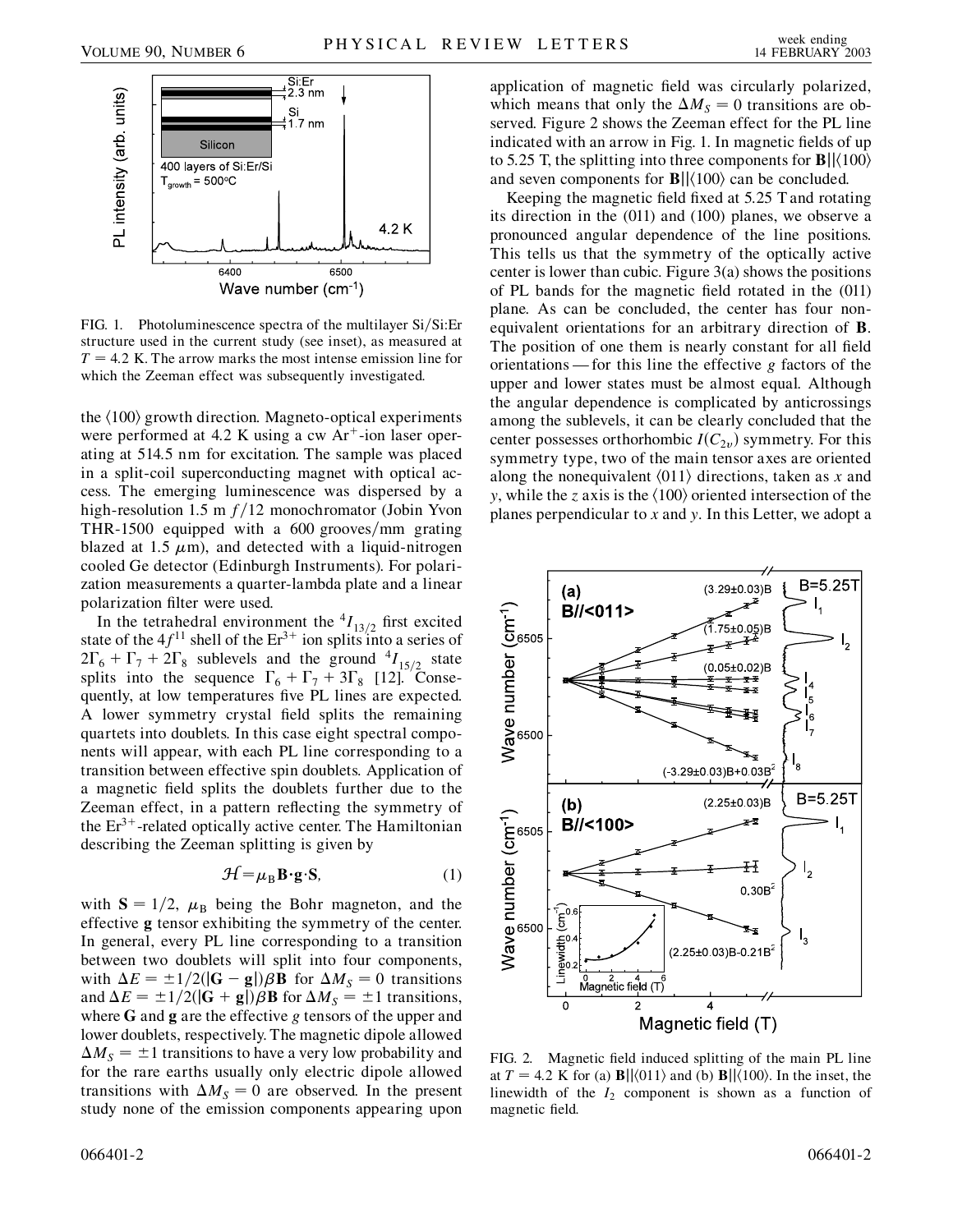

FIG. 3. Angular dependence of the Zeeman effect of the main PL line (marked with an arrow in Fig. 1) at  $B = 5.25$  T for (a) the (011) and (b) the (100) crystallographic planes. Solid lines correspond to simulations — see text for the further explanation.

description where the spin quantization *z* axis is chosen along the tensor axis with the greatest *g* value, in this case one of the  $\langle 011 \rangle$  directions.

It is important to check whether the particular form of the sample, a  $\langle 100 \rangle$ -grown stack, has no influence on the local symmetry of the Er-related center responsible for the observed emission. Figure 3(b) illustrates the positions of PL bands split by the magnetic field rotated in the (100) plane, from the  $\langle 100 \rangle$  direction perpendicular to the sample surface (the growth direction), through the  $\langle 011 \rangle$ , and again to the  $\langle 100 \rangle$ , but now within the plane of the sample. As can be seen, the observed pattern is fully symmetric within the 90° rotation. We conclude that the layer stacking procedure and the thin-layer form of the sample do not affect the symmetry of the Er-related optically active center, thus making the results of the present study relevant for the Si:Er system in general.

A closer inspection of the angular dependencies in Fig. 3 reveals that the splitting towards higher and lower emission energies is not symmetric. This is due to the fact that at high magnetic fields the magnitude of the Zeeman splitting becomes comparable with the crystal field effect and therefore mixing between individual sublevels in the  $J = 15/2$  and  $J = 13/2$  manifolds appears. In the particular case of the investigated PL line, only transitions from lower lying level of the excited state doublet to the lower lying level of the ground state doublet will be unaffected, since these are not disturbed by the presence of other Er-related levels. In contrast, other lines will show higher order contributions in *B*, complicating the pattern. The transitions occurring from the lower level of the Zeeman split lowest doublet of the excited state are easily identified since their intensity is higher due to partial thermalization. As can be seen from Fig. 2, more intense lines occur at higher energies, which thus give us the additional information that  $|\mathbf{G}| < |\mathbf{g}|$ .

The values of the effective *g* tensor  $\mathbf{g}_{\text{eff}} = |\mathbf{g} - \mathbf{G}|$  can be determined from the Zeeman splitting shown in Fig. 2. For **B**| $|\langle 011 \rangle$  —Fig. 2(a) — we get  $\Delta g_z = |g_z - G_z|$  =  $3.29 \pm 0.03$ . This value is determined quite accurately since for **B** oriented along the *z* tensor axis there are no anticrossing effects. For the components related to  $\Delta g_y$  $[I_4$  and  $I_5$  lines in Fig. 2(a)], the relative intensity of line *I*<sup>4</sup> does not change with magnetic field and the peak position stays constant, whereas the lower one  $(I_5)$  shifts towards lower energy as  $B^2$ . The  $\Delta g_v$  value estimated from the linear part of the splitting is less than 0.05. For the central branch  $[I_2$  in Fig. 2(a)], we obtain  $g_{\text{eff}} =$  $1.75 \pm 0.05$ . This value is much less accurate as we are in fact dealing with two superposed branches, as can be seen by the growth of the linewidth with increasing *B*, especially for the lower-energy component for which second order effects are considerable. The lowest accuracy is obtained with  $\mathbf{B}$ | $\langle 100 \rangle$  [Fig. 2(b)]: the central line broadens strongly with **B** but does not split. The inset to Fig. 2(b) shows that the dependence of the linewidth on magnetic field for the central line is not linear with **B**. When rotating magnetic field out of the main direction  $\langle 100 \rangle$ , this feature splits into four lines, of which two do not change with magnetic field, i.e.,  $\Delta g_x = 0$ . We therefore conclude that the angular dependence shown in Fig. 3 can be described with the following effective *g* tensor  $\Delta$ **g** =  $|$ **g** - **G** $|$  =  $[0 \pm 0.02, 0.05 \pm 0.02, 3.29 \pm 0.03]$ . As can be seen from the solid lines in Fig. 3, simulation with the Hamiltonian (1) gives in this case good agreement with the experimental data.

Unfortunately, one cannot use angular dependencies depicted in Fig. 3 to determine the individual *g* tensors of the upper and lower doublets **g** and **G**. Assuming full thermalization, these can be estimated from the temperature dependence of the intensity ratio of the high and the low energy components at high field. We note that the components  $I_1$  for **B**|| $\langle 100 \rangle$  and **B**|| $\langle 011 \rangle$  increase in intensity with magnetic field, while components  $I_3$  and  $I_8$ for  $\mathbf{B}$ || $\langle 100 \rangle$  and  $\mathbf{B}$ || $\langle 011 \rangle$ , respectively, decrease due to thermalization within the upper doublet. The intensity ratio of these components follows a Boltzmann's distribution, with the activation energy equal to the splitting